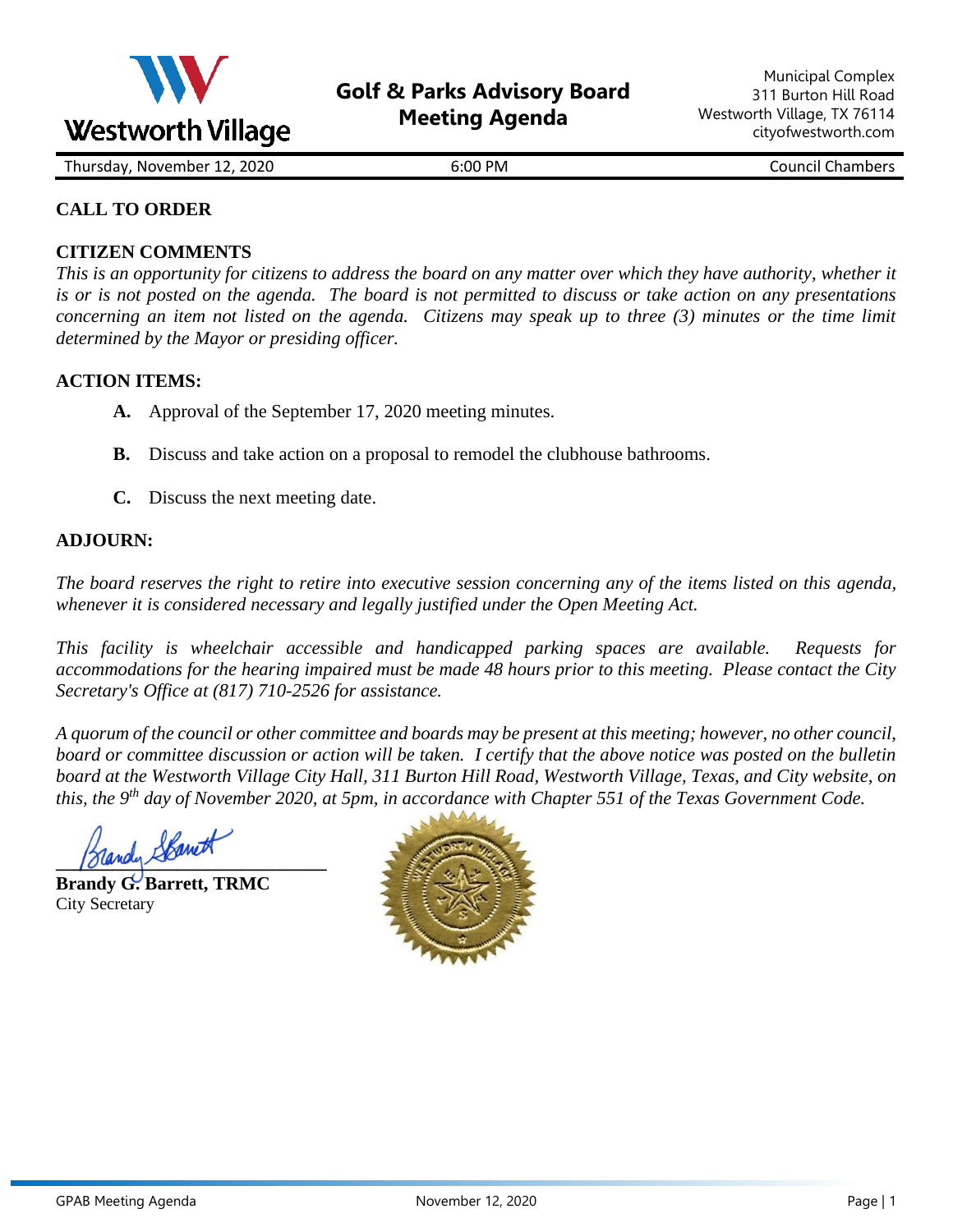

**Golf & Parks Advisory Board Meeting Minutes**

Municipal Complex 311 Burton Hill Road Westworth Village, TX 76114 cityofwestworth.com

Tuesday, September 17, 2020 PM Council Chambers

| <b>ATTENDEES:</b> | Christina Cowden<br><b>Tiffany Aller</b><br>Tony Yeager<br>David Tierney<br>Michael Dingman<br><b>Nyles Nielsen</b><br>Barbara Deakins<br>L. Kelly Jones<br>Elisa Greubel<br><b>Brandy Barrett</b><br><b>Kevin Reaves</b><br>Mike Krsnak<br>Cody Cooke | Chairperson<br><b>Member</b><br>Member<br>Member<br>Member<br>Member<br>Member<br>Mayor<br>Recording<br><b>City Secretary</b><br><b>Police Chief</b><br><b>Head Pro</b><br>Interim Public Works Director |
|-------------------|--------------------------------------------------------------------------------------------------------------------------------------------------------------------------------------------------------------------------------------------------------|----------------------------------------------------------------------------------------------------------------------------------------------------------------------------------------------------------|
| <b>ABSENT:</b>    | Alex Ives<br>JD Ashwood                                                                                                                                                                                                                                | Food and Beverage Manger<br>Superintendent                                                                                                                                                               |

### **CALLED TO ORDER at 7:30pm by Christina Cowden.**

### **CITIZEN COMMENTS**

• Brian Libbey (5833 Straley Ave) – A letter was submitted and read into record expressing concern over the increasing budget for and scope of the parks. He suggested that the city starts smaller, sees how much it is used, and then add on later as necessary.

### **ACTION ITEMS:**

**A.** Approval of the August 4, 2020 meeting minutes. **MADE by** Toney Yeager. **SECOND by** Tiffany. **Motion passed** by a vote of 6 Ayes and 0 Nays.

### **BRIEFING ITEMS:**

- **B.** Review the action taken by city council regarding the committee's recommendation. (*Chairwoman Cowden will provide an update on the overall plan and progress to date.)*
- Chairwoman Cowden recapped the actions took at the last meeting and shared that in the naming discussion she had failed to include some suggestions given by Councilwoman Mendez.
- She updated everyone that Kimley Horn has been directed to pause their work as the presented plans were not as expected. Sarah with Spaces for Play was contacted, and she sent in some design ideas for consideration.

### **PUBLIC HEARING #1**

Public Hearing to receive citizen comments  $\&$  input on the initial park design concepts and park names.

#### **Public Hearing opened at 6:06 PM**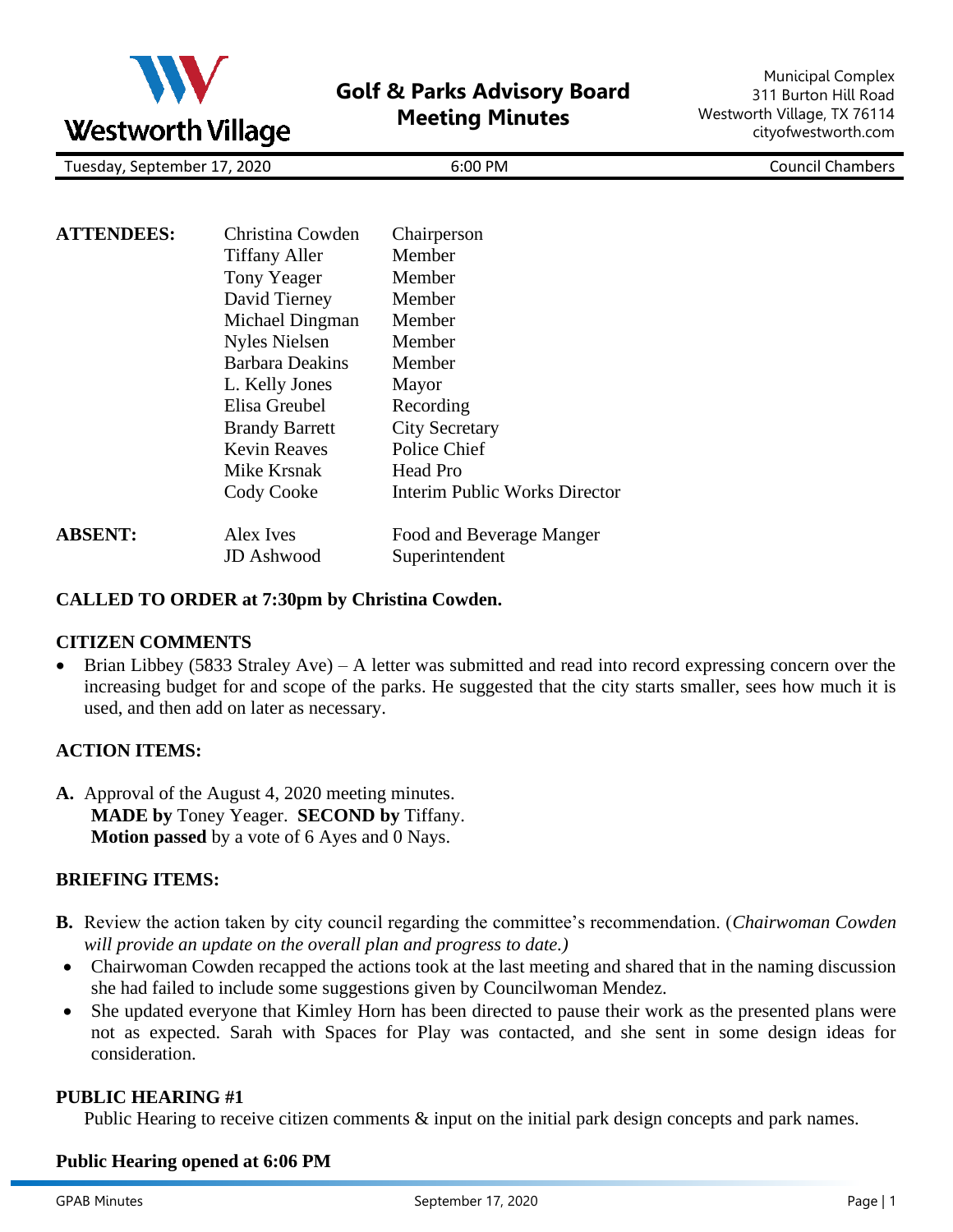- Abe Elizondo (5733 Sunset Rd) suggested to start basic and build on gradually over time.
- T.M. Bigley (Burton Hill Elementary) Brandy Barrett read into the record a letter submitted by Principal Bigley from Burton Hill Elementary. He wrote to express his support of naming the park after Melva Campbell and expounded upon all that she has done to serve the children of Burton Hill Elementary.
- Rosa Mendez (5717 Carb) A letter from Councilwoman Mendez was read into the record supporting the implementation of park items in phases. She also asked the board what the plans are for Kaster Korner.
- Margaret Worthington (5700 Tracyne) spoke on the plans so far, including her thoughts on there being too much concrete and no use for a dog park or community garden due to lack of interest in the surveys.
- Sharon Hendrix (5812 Tracyne) spoke against naming the park after a person. She would like a name that is unifying for the citizens. She also spoke against having a Mayor's Park.
- Margaret Worthington (5700 Tracyne) questioned why the play equipment and basketball court would be necessary with there being a playground at the school. Suggested the name Pecan Park but said she would also be in favor of naming it after Melva Campbell.
- John Hendrix (5812 Tracyne) stated that there is too much money budgeted for the park. He expressed concern about flooding and pointed out the ongoing maintenance and insurance that would be required after it is built.
- Heather White (5828 Coleman) spoke on points that had been mentioned. She spoke against phasing the park by ages, recommended to add ample shade, informed the board and audience that the school's playground is not for public use at all times and can not be freely utilized, and stated that she finds the cost to be reasonable.

## **Public Hearing closed at 6:25 PM**

- **C.** Review and discuss the parks plan and project, including desired elements, order of implementation and process used to gather additional citizen input.
- Board members discussed which elements of the park plan that they do and do not feel should be implemented moving forward, including not building the dog park or basketball court in phase one and potentially establishing the community garden in Kaster Korner. They would like to prioritize inclusive, all age play structures first, as well as good lighting and ample shade.
- Dore Hendrix (5809 Tracyne) discussed that based on the survey, the design should be simple. She has concerns that it will not be used.
- Sharon Hendrix (5852 Tracyne) expressed that she likes the idea of hosting events like outdoor movies at the park
- Mayor Jones (17 Trinity Oaks) noted that the city is changing and getting younger. He discussed the value of spending money on the citizens to provide them a service they've been asking for.
- The board discussed the naming of the park. Tony, Barbara, Tiffany, David, and Nyles all spoke in favor of naming the park after Melva Campbell.
- The board discussed the idea of having a planning night for the public onsite for the public to come see the potential plans and give more input before moving forward.

**D.** Discuss next meeting date.

• Next meeting as needed.

## **ADJOURNED at 7:07pm.**

## **MINUTES APPROVED on this day, the 12nd day of November 2020.**

### **Christina Cowden, Chair**

\_\_\_\_\_\_\_\_\_\_\_\_\_\_\_\_\_\_\_\_\_\_\_\_\_\_\_\_\_\_\_\_\_\_\_\_